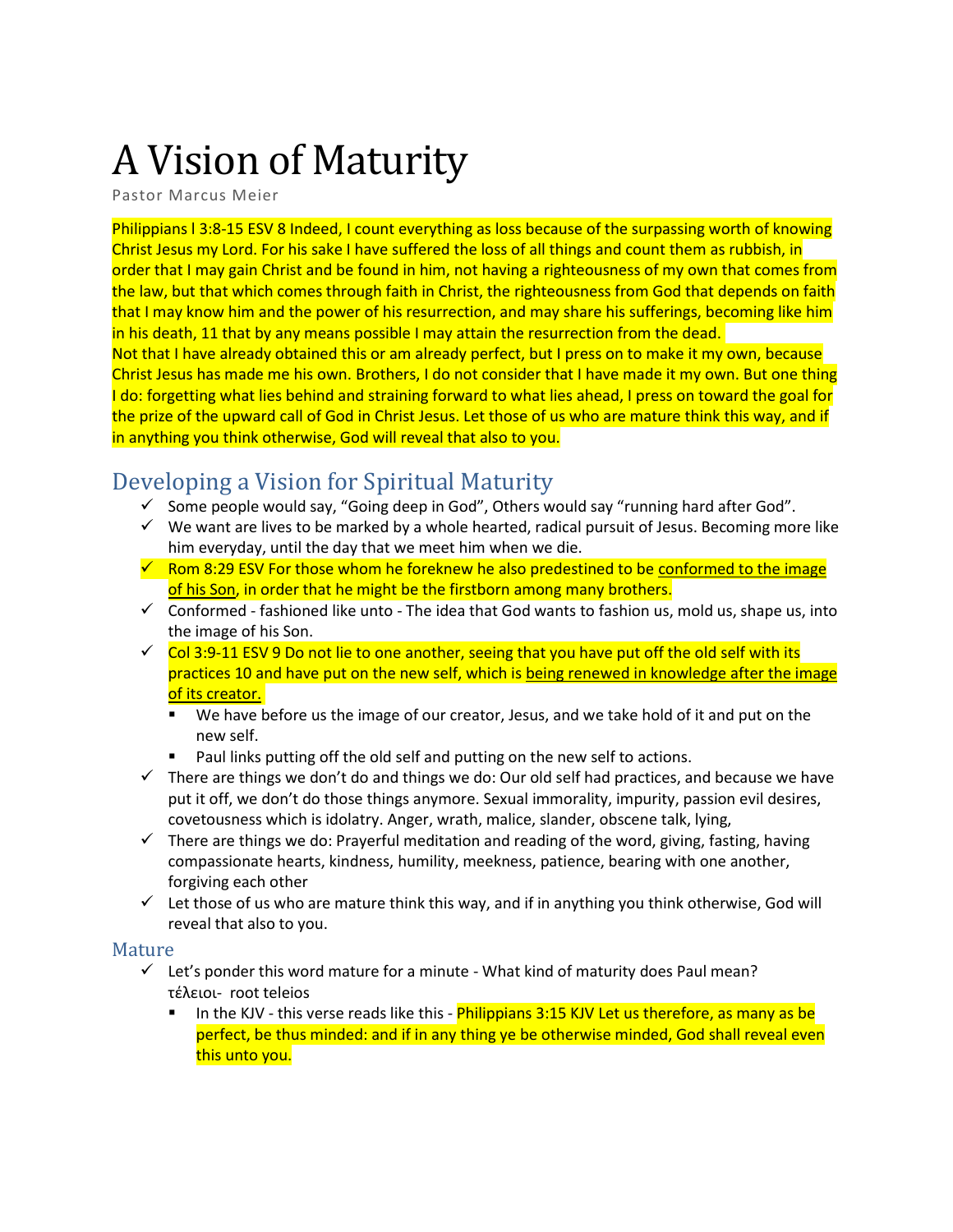- It is clear that Paul intended for some in church, if not all, to be mature, or in some since, perfect, as the King James translates. I think we need to not under estimate what this means, and not over estimate what this means.
- When we under estimate, we can get sloppy in our pursuit of Jesus.
- When we over estimate what this means we have expectations that we can't meet nor anyone around us.
- What was the Holy Spirit's intention in putting this idea in the word.
- $\checkmark$  You therefore must be perfect, as your heavenly Father is perfect. Matthew 5:48

#### Perfection/Maturity of the Father

- $\checkmark$  Wow. That is a high standard. So, in some sense, we are to match the perfection or the maturity of Father himself. But what does this mean? Let's look at a few examples where Paul uses pictures to see if we can discern what perfection or maturity means.
- $\checkmark$  1 Corinthians 13:9-12 ESV 9 For we know in part and we prophesy in part, 10 but when the perfect comes, the partial will pass away. 11 When I was a child, I spoke like a child, I thought like a child, I reasoned like a child. When I became a man, I gave up childish ways. 12 For now we see in a mirror dimly, but then face to face. Now I know in part; then I shall know fully, even as I have been fully known.
- $\checkmark$  For we know in part and we prophesy in part, 10 but when the perfect comes, the partial will pass away
	- The contrast in between in part or partial and perfect. Now we have partial knowledge and we prophesy in a partial way, but then everything will be complete. All the parts will come together. Then Paul moves to another picture that I don't think is an accident.
- $\checkmark$  When I was a child, I spoke like a child, I thought like a child, I reasoned like a child (immature thinking). When I became a man, I gave up childish ways (mature thinking).
	- So, when Paul was thinking of partial and perfect, what came up in his mind was the contrast between a child and a man.
	- **E** A Child a child is like a man in many ways, except his arms are short. His legs are short. His muscles haven't fully developed. His knowledge and reasoning are lacking, but then when he becomes a man, he is perfect or mature.
- ✓ Brothers, do not be children in your thinking. Be infants in evil, but in your thinking be mature. 1 Corinthians 14:20
	- **E** Again, the contrast is between the way children think and the way adults think. Paul's understanding of this greek word for perfect or mature, is the difference between the incompleteness, immaturity, and lack of fullness of a childs limbs, and mind and heart and reason.
- $\checkmark$  13 for everyone who lives on milk is unskilled in the word of righteousness, since he is a child.14 But solid food is for the mature, for those who have their powers of discernment trained by constant practice to distinguish good from evil. - Hebrews 5:13-14
	- Again, the contrast is between child and mature.
	- The mature, who are skilled in the word of righteousness, apply the word of righteousness constantly and train their powers of discernment. They let the word of righteousness tell them what good is and what evil is, and not the culture or society they are living in.
	- Children don't apply the word of righteousness and grow in discerning good from evil, the mature do.
- $\checkmark$  Ephesians 5:8-10: 8 for at one time you were darkness, but now you are light in the Lord. Walk as children of light 9 (for the fruit of light is found in all that is good and right and true), 10 and try to discern what is pleasing to the Lord.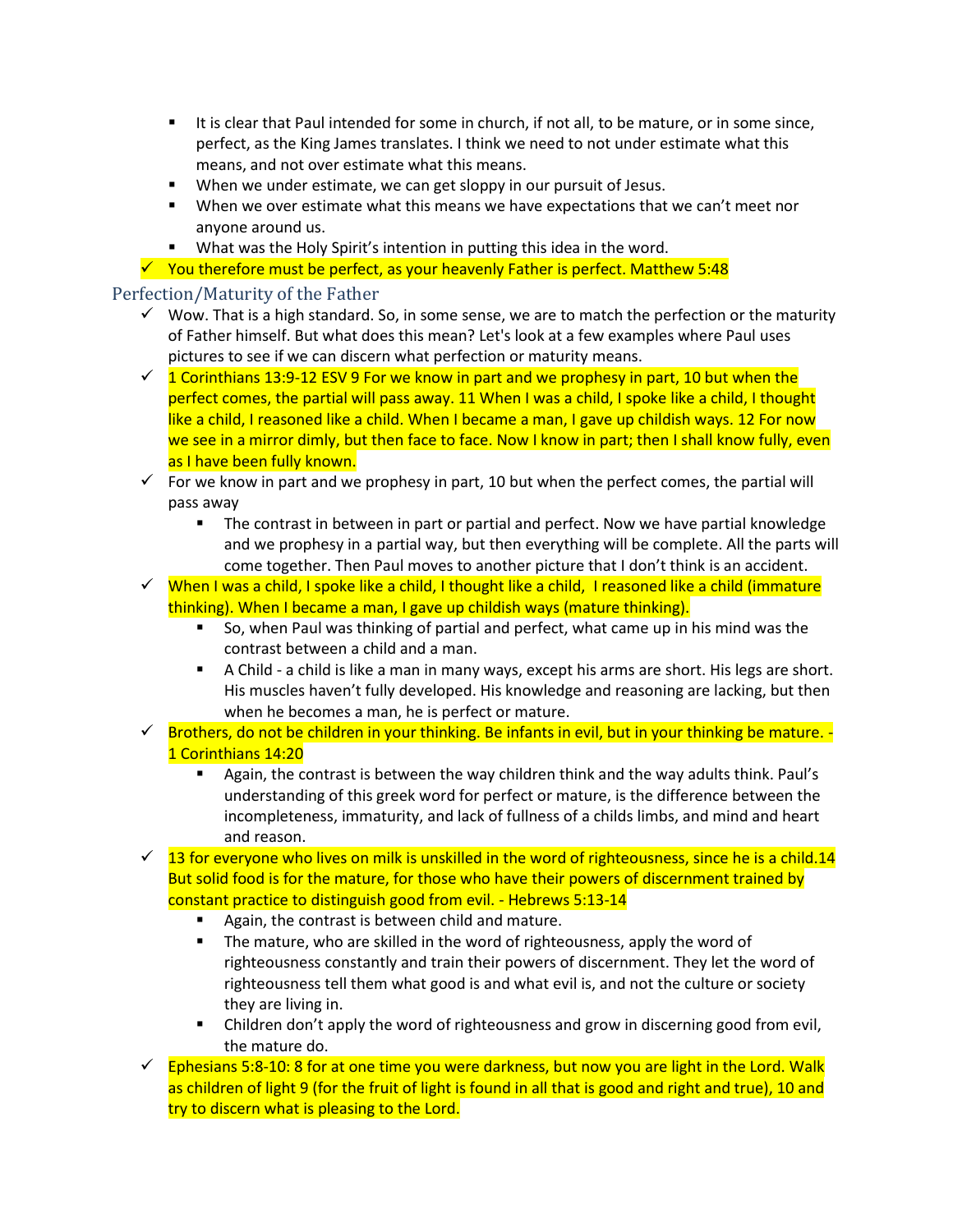- $\checkmark$  Discerning what makes God happy. What puts a smile on his face.
- $\checkmark$  Ephesians 5:17: Therefore do not be foolish, but understand what the will of the Lord is.
- ✓ Understand the will of the Lord.

#### Summary of Mature

- ✓ Let's go back to Philippians 3:15 Let those of us who are mature think this way, and if in anything you think otherwise, God will reveal that also to you.
- ✓ It means we're not children
- $\checkmark$  Not in experienced in spiritual exercises, discernment, warfare
- $\checkmark$  Positively Our faculties of discernment have grown up to experience spiritual affections, or to pursue spiritual or heavenly aims.

## How we are supposed to think

- $\checkmark$  Think this way This phrase is sometimes translated "feel this way".
- $\checkmark$  Philippians 1:6-7: 6 And I am sure of this, that he who began a good work in you will bring it to completion at the day of Jesus Christ. 7 It is right for me to feel this way about you all, because I hold you in my heart, for you are all partakers with me of grace, both in my imprisonment and in the defense and confirmation of the gospel.
- ✓ Greek scholars say if is a difficult phrase to understand because it doesn't just detonate rational thought, but the feelings and emotions that come with the way you think. It touches our affections.
- ✓ Your mind has a set. It locks itself in on things and we take the word and God and cry out to the Holy Spirit that our mindset can be renewed from earthly and carnal ways of thinking and feeling to spiritual and heavenly ways of thinking and feeling.
- $\checkmark$  Ephesians 4:22-23: 22 to put off your old self, which belongs to your former manner of life and is corrupt through deceitful desires, 23 and to be renewed in the spirit of your minds

## What to set our Affections on and how to renew our Minds

- $\checkmark$  Philippians 3:8 ESV Indeed, I count everything as loss because of the surpassing worth of knowing Christ Jesus my Lord. For his sake I have suffered the loss of all things and count them as rubbish, in order that I may gain Christ
- $\checkmark$  I re-wrote this: Indeed, I count everything as loss (and) for his sake I have suffered the loss of all things and count them as rubbish, because of the surpassing worth of knowing Christ Jesus my Lord and in order that I may gain Christ.
- $\checkmark$  So Paul is losing things and gaining things. How does he think about this gaining Christ. I like the way the NIV puts verse 10: I want to know Christ—yes, to know the power of his resurrection and participation in his sufferings, becoming like him in his death Philippians 3:10 NIV

#### Power of His Resurrection

What does it mean to experience the power of the resurrection?

- $\checkmark$  We Encounter the Holy Spirit
	- **E** Romans 8:11: If the Spirit of him who raised Jesus from the dead dwells in you, he who raised Christ Jesus from the dead will also give life to your mortal bodies through his Spirit who dwells in you.
- $\checkmark$  Whatever went on in that tomb on the third day, swells in me.
- $\checkmark$  We are not just talking about resuscitation, but we are talking about resurrection. Heavenly minds, heavenly limbs, a sinless body that will never get tired or run down or die. The person that does do that, and the person that will do that in the future for all those who trust in Jesus, dwells in me??!!!!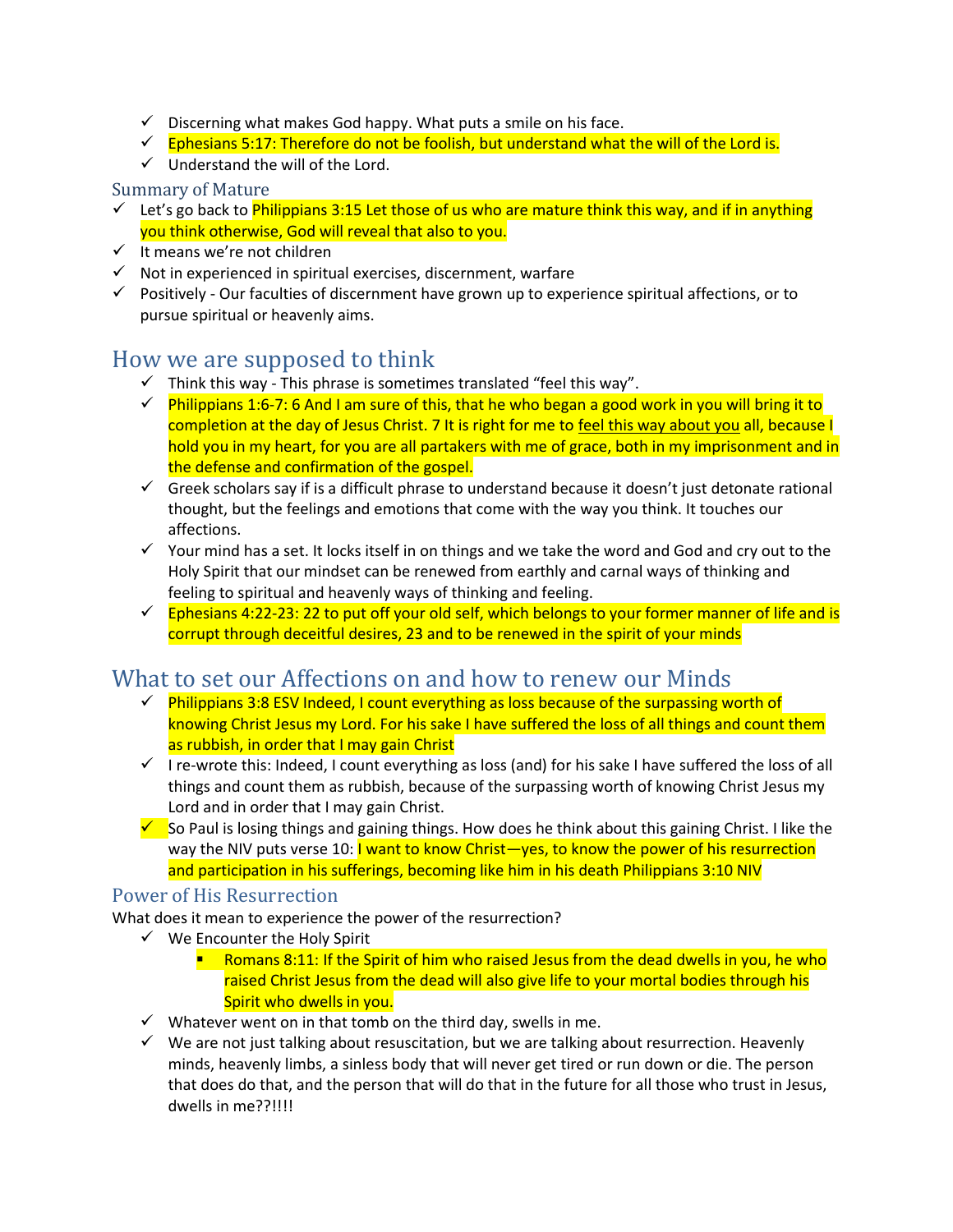$\checkmark$  Ephesians 1:19-20: That you would know (or experience) 19 what is the immeasurable greatness of his power toward us who believe, according to the working of his great might 20 that he worked in Christ when he raised him from the dead and seated him at his right hand in the heavenly places

#### Power

- ✓ Not just power, but the greatness of his power. The heights of his power. The best of his power.
- ✓ Immeasurable
- ✓ It never runs out.
	- Our power resources run out. The gas tank gets low in the car. The cell phone battery dies. You drill for oil, and eventually the oil well runs dry. Even in nuclear power plants, the rods get spent, but God's power is immeasurable. Always there.
	- You can return to experience the power of the resurrection time and time again. You can drink from this well that never runs dry.
- $\checkmark$  Power for our broken bodies, power for our unrenewed minds, power to be experienced in your family, power to be experienced in the ways He is calling us to serve him, power to tell someone about Jesus, power for discipleship.
- $\checkmark$  Power of the resurrection
- $\checkmark$  It is power that raised brought Jesus out of the tomb with a resurrected body
- $\checkmark$  And power that set Jesus at the Father's right hand
- $\checkmark$  The power that brought all things in subjection to Jesus
- $\checkmark$  I have access to the power that puts every angel under his leadership? I have access to power that subjects Michael to Jesus. The angel that is going to wage war against Satan and his armies and defeat them?
- $\checkmark$  Revelation 12:7-9: 7 Now war arose in heaven, Michael and his angels fighting against the dragon. And the dragon and his angels fought back, 8 but he was defeated, and there was no longer any place for them in heaven. 9 And the great dragon was thrown down, that ancient serpent, who is called the devil and Satan, the deceiver of the whole world-he was thrown down to the earth, and his angels were thrown down with him.
- $\checkmark$  I have access to the power that subjects demons to Jesus? The many demons that we named legion in Luke 8 would have to obey me if I commanded them in the name of Jesus?
	- **E** Luke 8:29-33: 29 For he had commanded the unclean spirit to come out of the man. (For many a time it had seized him. He was kept under guard and bound with chains and shackles, but he would break the bonds and be driven by the demon into the desert.) 30 Jesus then asked him, "What is your name?" And he said, "Legion," for many demons had entered him. 31 And they begged him not to command them to depart into the abyss. 32 Now a large herd of pigs was feeding there on the hillside, and they begged him to let them enter these. So he gave them permission. 33 Then the demons came out of the man and entered the pigs, and the herd rushed down the steep bank into the lake and drowned.

#### Power over Disease and Sickness

- Mark 6:56: And wherever he came, in villages, cities, or countryside, they laid the sick in the marketplaces and implored him that they might touch even the fringe of his garment. And as many as touched it were made well.
	- This is what Paul says we are going to experience when Jesus returns
	- **EXECT** Philippians 3:20-21: 20 But our citizenship is in heaven, and from it we await a Savior, the Lord Jesus Christ, 21 who will transform our lowly body to be like his glorious body, by the power that enables him even to subject all things to himself.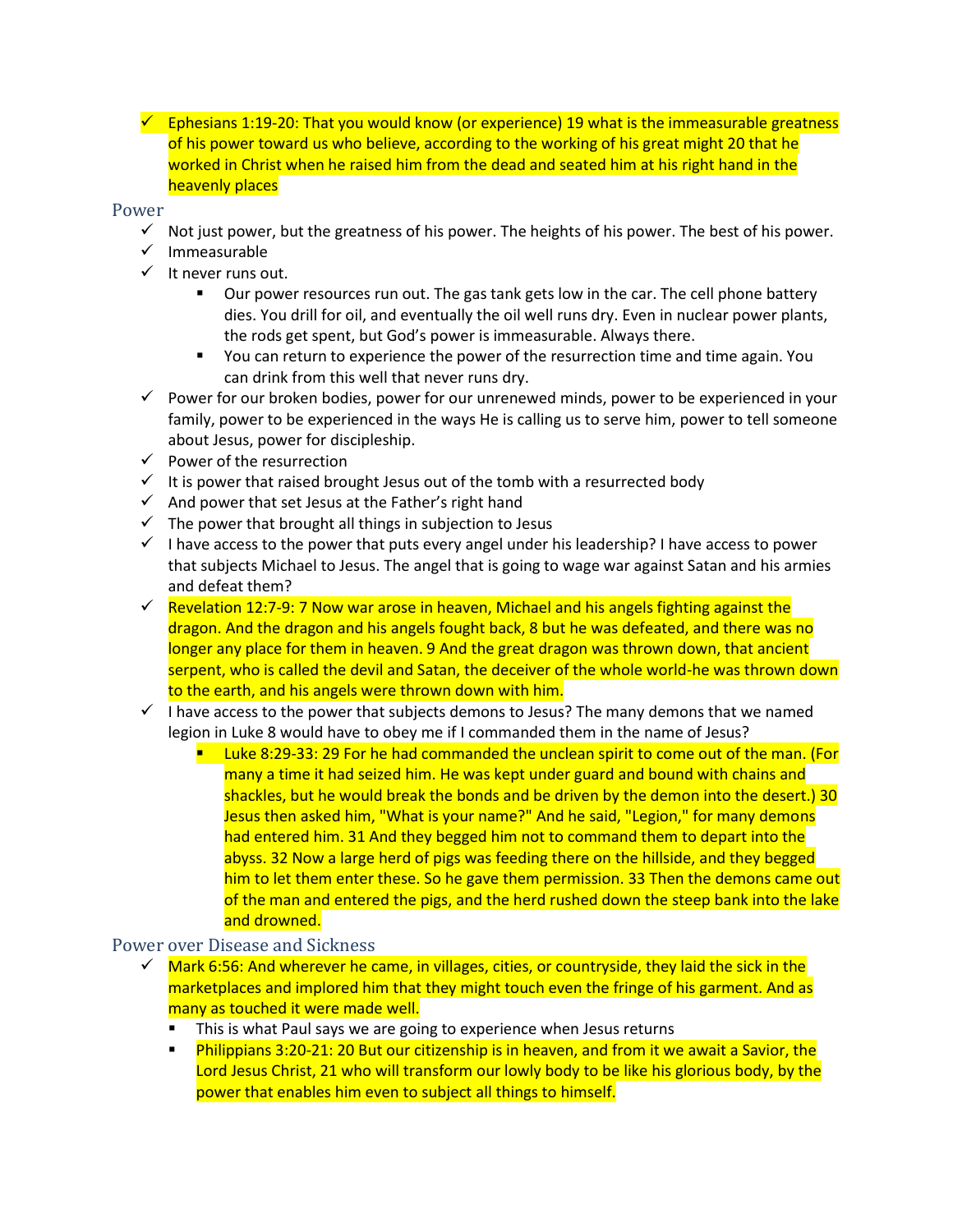- I never want to grow weary of crying out for power. Jesus, deliver us from a weariness of crying out for power and a lack of faith that you will not act.
- I want to know Christ—yes, to know the power of his resurrection and participation in his sufferings, becoming like him in his death, Philippians 3:10

## Participation in His Sufferings

- $\checkmark$  This is the same idea as Philippians 2:5-8 5 Have this mind among yourselves, which is yours in Christ Jesus, 6 who, though he was in the form of God, did not count equality with God a thing to be grasped, 7 but emptied himself, by taking the form of a servant, being born in the likeness of men. 8 And being found in human form, he humbled himself by becoming obedient to the point of death, even death on a cross.
- ✓ You can have something that is already yours. Purchased for you. Already given to you as a gift. Which is yours.
- ✓ If you feel discouragement that you could never look like Jesus. "I mean come on! Not really, right" Paul wants you to know that this mindset is yours! Given to you, and sealed by the blood of Jesus.
- $\checkmark$  Let Jesus have the reward of his suffering by accepting this gift. Philippians 2:7: But emptied himself, by taking the form of a servant, being born in the likeness of men.

## Serving Others and Humbling Yourself

- $\checkmark$  How do we empty ourselves like Jesus? We actually start doing real practical things to serve those around us.
- $\checkmark$  Serving others will began to rid yourself of self.
- $\checkmark$  Philippians 2:8: And being found in human form, he humbled himself by becoming obedient to the point of death, even death on a cross.
	- How do you humble yourself? You start being obedient.
	- Focusing on obeying Jesus will keep you in a place of great humility.

# Power and Suffering work together

- $\check{z}$  2 Corinthians 4:7-11: But we have this treasure in jars of clay, to show that the surpassing power belongs to God and not to us. 8 We are afflicted in every way, but not crushed; perplexed, but not driven to despair; 9 persecuted, but not forsaken; struck down, but not destroyed; 10 always carrying in the body the death of Jesus, so that the life of Jesus may also be manifested in our bodies. 11 For we who live are always being given over to death for Jesus' sake, so that the life of Jesus also may be manifested in our mortal flesh.
- ✓ 2 Corinthians 4:16-18: 16 So we do not lose heart. Though our outer self is wasting away, our inner self is being renewed day by day. 17 For this light momentary affliction is preparing for us an eternal weight of glory beyond all comparison, 18 as we look not to the things that are seen but to the things that are unseen. For the things that are seen are transient, but the things that are unseen are eternal.
- $\checkmark$  We want mature thinking. To think in such a way that leads us to pursuing spiritual maturity. Leaving childish ways of thinking and letting a spiritually mature way of thinking guide us into being confirmed into the Image of Jesus.
- $\checkmark$  In this mature thinking, we pursue the power of his resurrection, and we become like Him in His death.
- $\checkmark$  Then Paul speaks further to this vision of maturity: Phil. 2:11-12 11 that by any means possible I may attain the resurrection from the dead. 12 Not that I have already obtained this or am already perfect, but I press on to make it my own, because Christ Jesus has made me his own.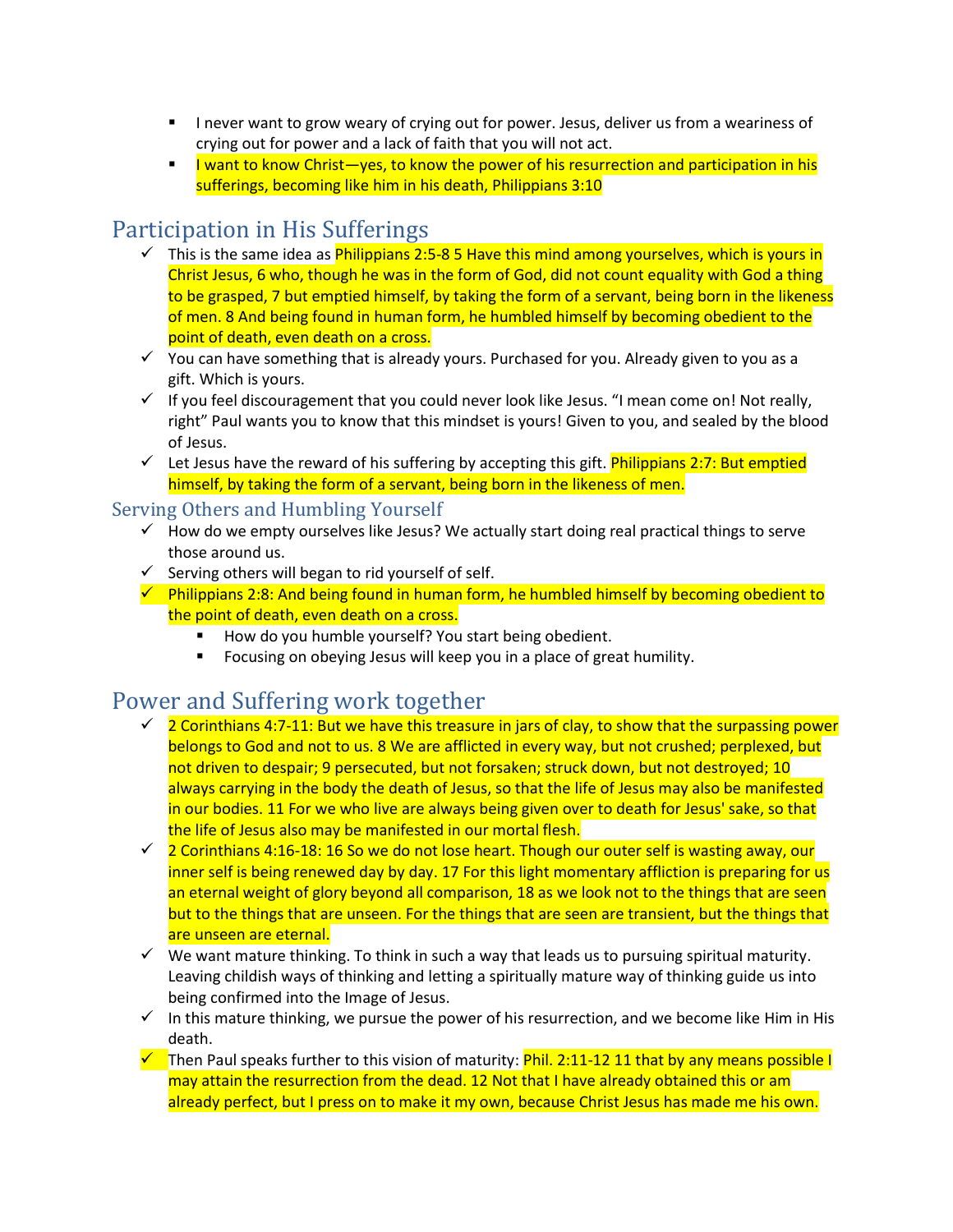- **This is where Paul's life is going. He has his eyes on the thousand year reign of Christ. He** has his eyes on the new heavens and new earth. He has his eyes on the new Jerusalem. Eternal glory and perfection. The earth being full of the glory of the Lord as the waters cover the sea. The 1st Corinthians 15 resurrected body.
- Paul uses this word "not" a couple of times here. (12 Not that I have already obtained this or am already perfect 13 Brothers, I do not consider that I have made it my own.)

#### Perfect Philippians 3:13-14

- $\checkmark$  12 Not that I have already obtained this or am already perfect (perfected, the verb form of this word mature), (and what Paul is wanting to attain is the resurrection from the dead) but I press on to make it my own because Christ Jesus has made me his own. Not that I am fully matured or perfected, that is the resurrection, but I set my mind on the resurrection, and pursue that reality now.
- $\checkmark$  Jesus made us his own, and has a dream in his heart for our lives, our glorification, that we would be with him where he is, beholding his glory, and he calls us to rejoice in this now, set our eyes on that day, and get as close to him as we can now and be the most obedient we can be, now, by the power of the Holy Spirit.
- $\checkmark$  Our assurance that Christ has made us his own is not suppose to produce a coasting life, a life without urgency, as if nothing hangs on our pursuit. Paul goes on: 13 Brothers, I do not consider that I have made it my own. But one thing I do: forgetting what lies behind and straining forward to what lies ahead, 14 I press on toward the goal for the prize of the upward call of God in Christ Jesus.
	- $\circ$  Does this describe us as a people? If someone would evaluate your life, would they say you strain, press, reach.
	- o This is what marked Paul's life, and this is what I want to mark my life.

## One thing I do

- $\checkmark$  paraphrased we might say, "I have one great unified reason for living or goal" undistracted pursuit of the fullness of Christ in the upward calling of God. I devote my life to attain the fullest possible experience of Christ imaginable.
- $\checkmark$  Forget what lies behind There is a role of forgetting and a role of remembering.

## The role of remembering

- $\checkmark$  Ephesians 2:11-13: 11 Therefore remember that at one time you Gentiles in the flesh, called "the uncircumcision" by what is called the circumcision, which is made in the flesh by hands- 12 remember that you were at that time separated from Christ, alienated from the commonwealth of Israel and strangers to the covenants of promise, having no hope and without God in the world. 13 But now in Christ Jesus you who once were far off have been brought near by the blood of Christ.
- $\checkmark$  This remembering produces thanksgiving and praise. Remembering how miserable it is without Jesus.
- $\checkmark$  For those of us in the room who had a gradual awakening to faith in our youth. Didn't really live that wild and never really backslid, we have to receive the biblical revelation of what we were without Christ, and ponder had we not accepted him, where we would be.
- $\checkmark$  For those in the room who have real memories of what life was without Jesus, you need to remember what life was without Him, without near and under the blood, and allow biblical revelation to produce thankfulness.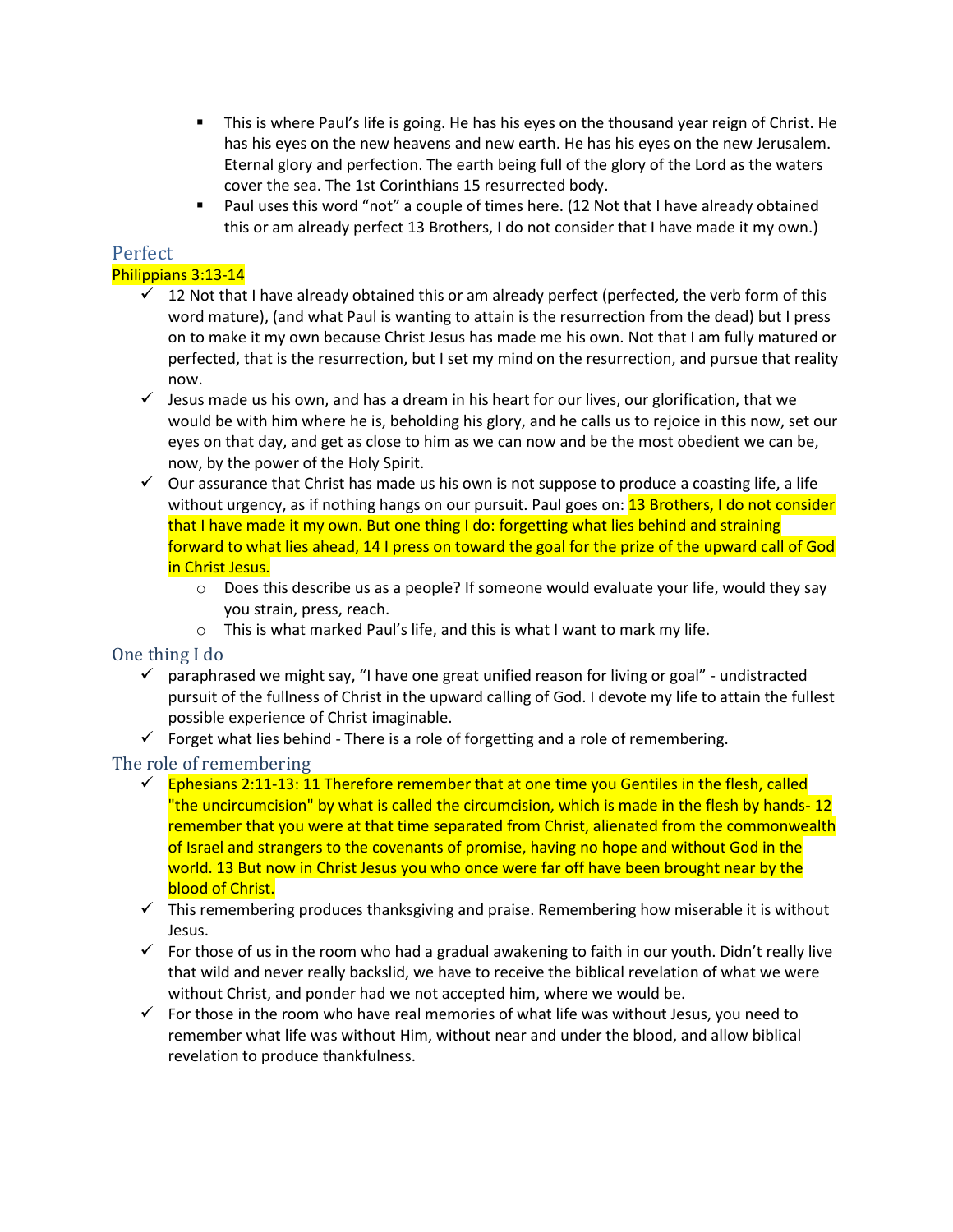- $\checkmark$  For those who received salvation, backslid, and returned, maybe multiple times, you need to receive the biblical revelation of what might have happened had you died in that season, and allow it to produce thanksgiving in your heart.
- $\checkmark$  The key is that we need to remember our former lives not with longing in our heart that we can't have that anymore, but with gratefulness for his salvation and the wonderful door that has been open to us to gain Christ and know him in the power of his resurrection and share in his suffering.
- $\checkmark$  Luke 7:41-48: 41 "A certain moneylender had two debtors. One owed five hundred denarii, and the other fifty. 42 When they could not pay, he cancelled the debt of both. Now which of them will love him more?" 43 Simon answered, "The one, I suppose, for whom he cancelled the larger debt." And he said to him, "You have judged rightly."...47 Therefore I tell you, her sins, which are many, are forgiven-for she loved much. But he who is forgiven little, loves little." 48 And he said to her, "Your sins are forgiven."
- $\checkmark$  Without memory, we don't know if we are forgiven much or forgiven little, therefore we love little, but when we remember, as in Ephesians 2, we love much.
- $\checkmark$  Remember the faithfulness of God in our lives.

#### The role of forgetting

- ✓ We forget the world Luke 9:61-62: 61 Yet another said, "I will follow you, Lord, but let me first say farewell to those at my home." 62 Jesus said to him, "No one who puts his hand to the plow and looks back is fit for the kingdom of God."
- $\checkmark$  Paul had to forget his former manner of life, and in comparison to Christ, he called it excrement.
	- You don't keep excrement in the closet. You don't hind it away, and go find it from time to time and admire it. You throw it away. You get rid of it.
- $\checkmark$  Forget failures as believer
	- Peter, John, Thomas, Phillip,
- $\checkmark$  Our identity being tied to past experiences. It's a process of letting go. Past relationships, High School flings,
- $\checkmark$  We have to forget those things that pull us away from a forward reaching pursuit of Jesus. Living off of the testimony of 5 years ago.
- $\checkmark$  Luke 17:32-33: Remember Lot's wife. 33 Whoever seeks to preserve his life will lose it, but whoever loses his life will keep it.
- $\checkmark$  Gen. 19:17 And as they brought them out, one said, "Escape for your life. Do not look back or stop anywhere in the valley. Escape to the hills, lest you be swept away"...24 Then the Lord rained on Sodom and Gomorrah sulfur and fire from the Lord out of heaven...26 But Lot's wife, behind him, looked back, and she became a pillar of salt.
	- She wasn't looking forward to what God was taking her into. She wasn't reaching forward and pressing on into the deliverance God provided. She was only looking back at what God was taking her away from.
- ✓ Straining forward to what lies ahead, 14 I press on toward the goal for the prize of the upward call of God in Christ Jesus.
- $\checkmark$  Straining explained earlier by the phrases "pursuing the power of resurrection while sharing in suffering"
- $\checkmark$  The goal for the prize of the upward call of God in Christ Jesus explained earlier by the phrase "that by any means possible I may attain the resurrection from the dead."
- $\check{q}$  1 Timothy 6:12: Fight the good fight of the faith. Take hold of the eternal life to which you were called and about which you made the good confession in the presence of many witnesses.